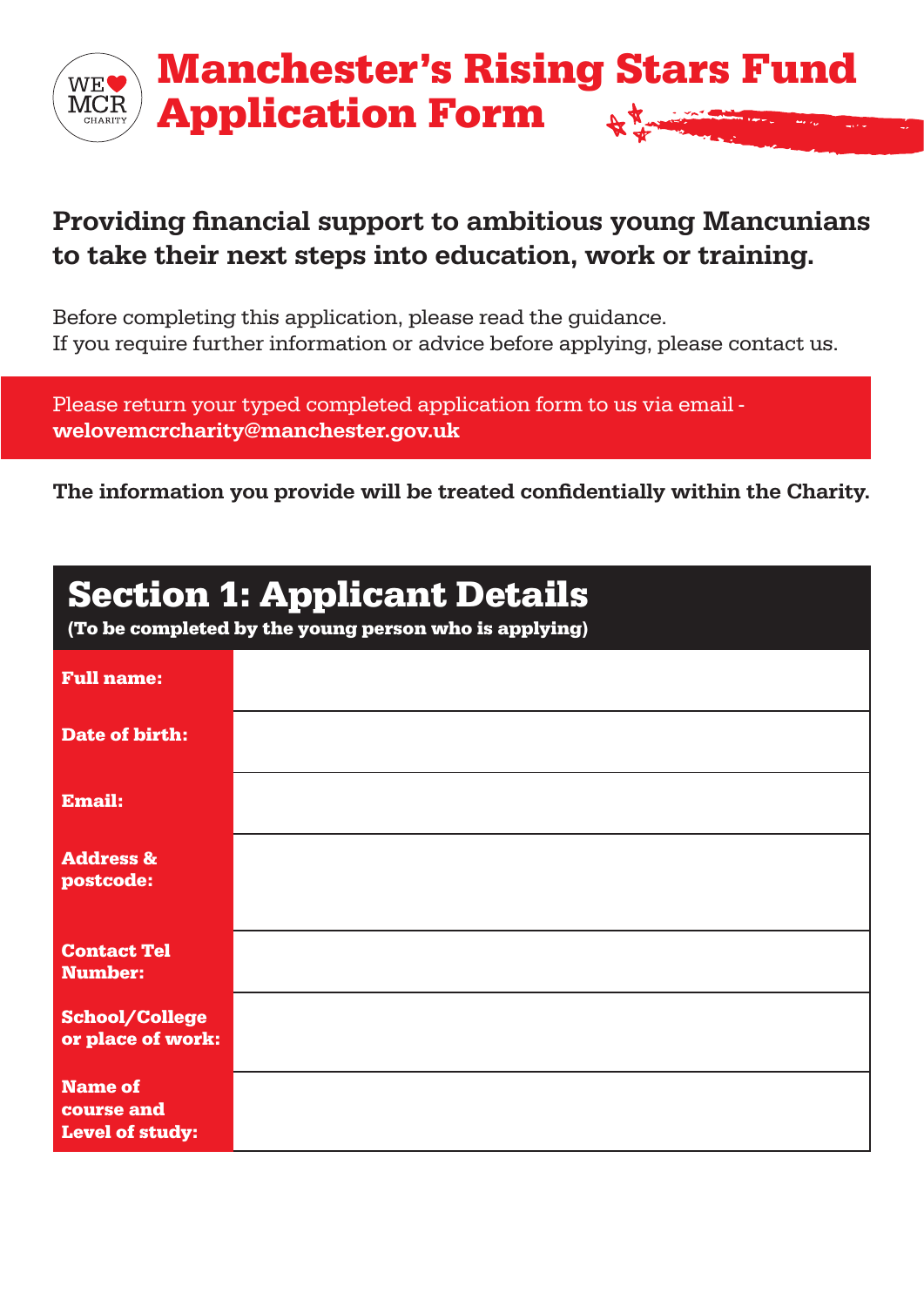# Section 2: Personal Statement

(To be completed by the young person who is applying)

Please tell us here about your ambition and your future plans. Tell us where you see yourself in ten years time.

Please also tell us about your personal circumstances (including your current financial situation) and why you need financial support to access the items/support requested.

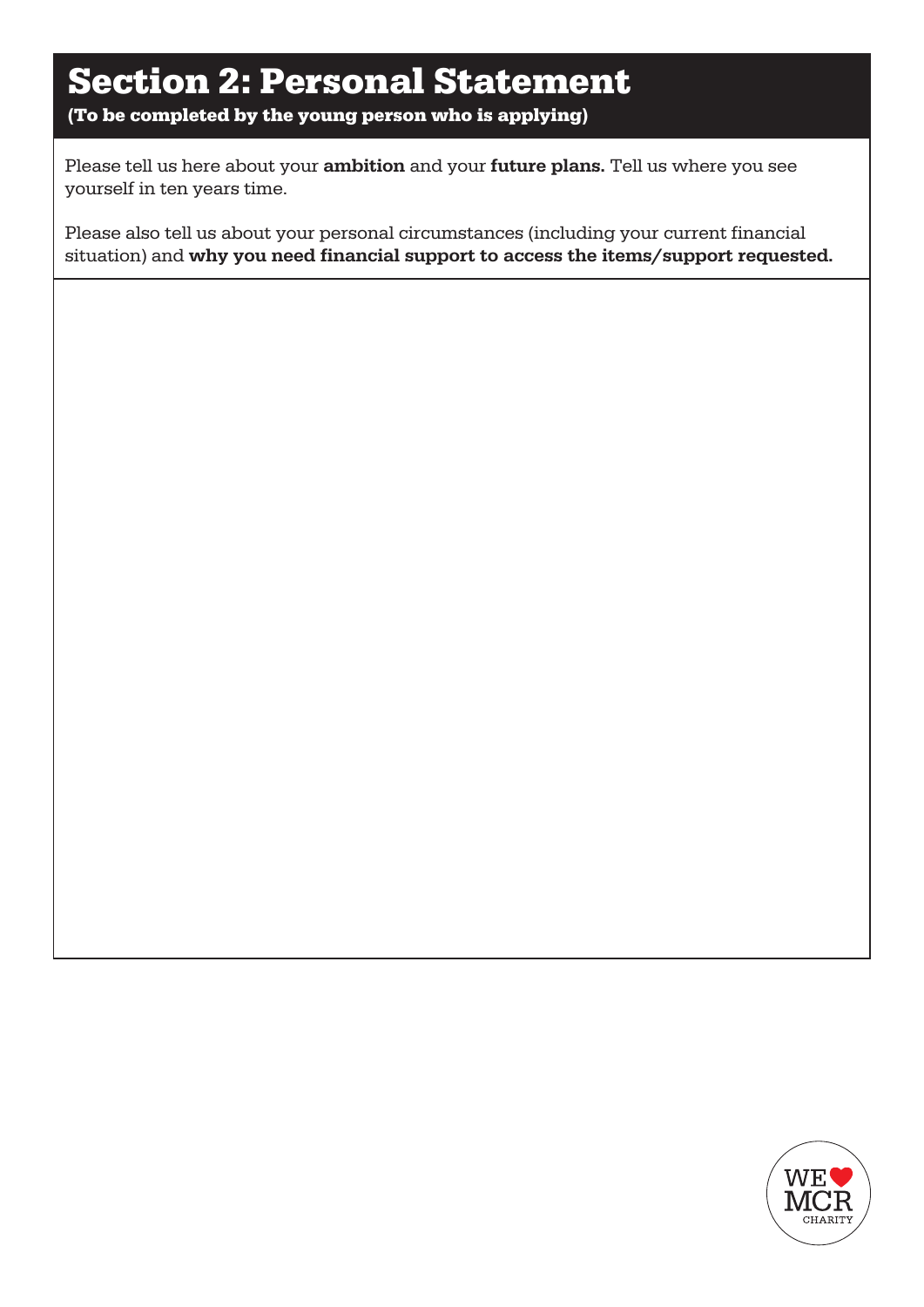# Section 3: Grant Information

(To be completed by the young person who is applying)

| <b>Amount</b><br>requested:                                                                                                                                                                                        |  |  |
|--------------------------------------------------------------------------------------------------------------------------------------------------------------------------------------------------------------------|--|--|
| <b>What will you</b><br>use the grant for:<br><b>Please tell</b><br>us how the<br>support you are<br>requesting will<br>help you make<br>progress in<br>your ambition                                              |  |  |
| If you are asking<br>for money for<br>a specific item<br>can you tell us<br>how it is value<br>for money?<br><b>Please include</b><br>a quote(s) for<br>your requested<br>item/s-links<br>to websites<br>are fine. |  |  |

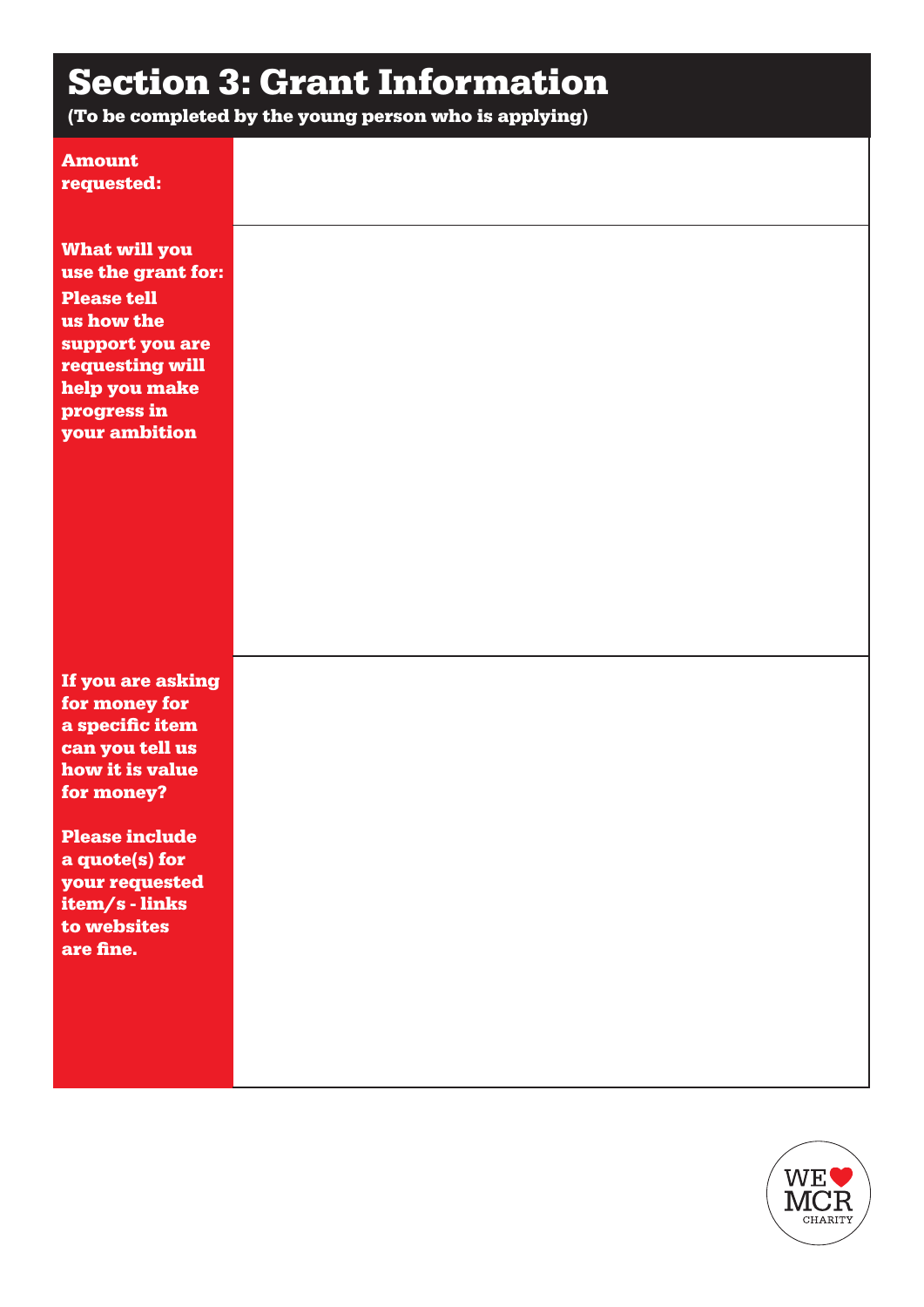#### Section 4: Supporting Statement from Referee

(To be completed by referee who is supporting your application)

| Name &<br>Position: |  |
|---------------------|--|
| Email:              |  |
| Telephone:          |  |

Please provide a short statement supporting the Applicant's request for funds, also commenting on their current financial situation where known.

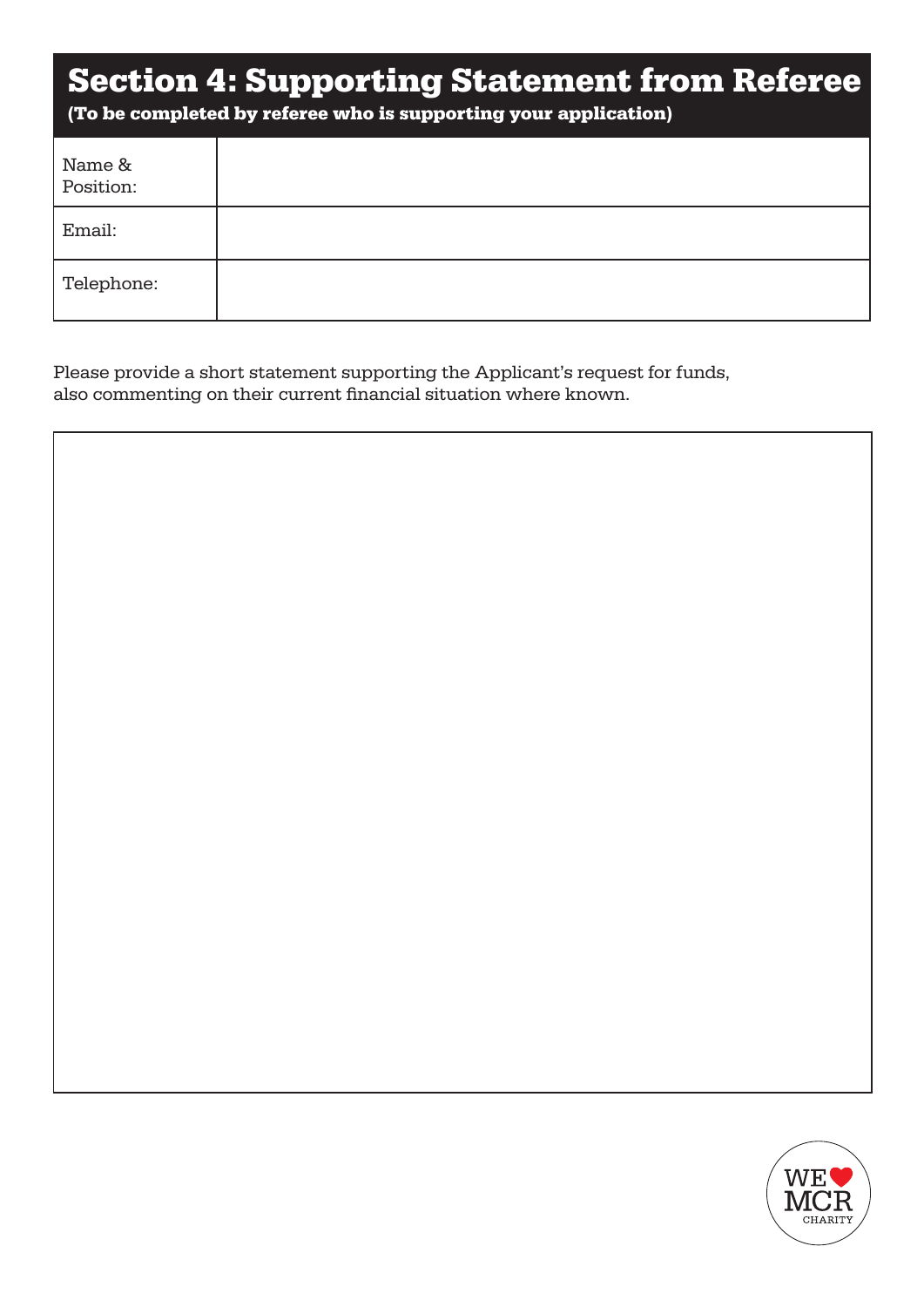# Section 5: Declaration

| I declare that the information given in this application is accurate:                                                                                                                                                                                                                                                            |            |  |  |
|----------------------------------------------------------------------------------------------------------------------------------------------------------------------------------------------------------------------------------------------------------------------------------------------------------------------------------|------------|--|--|
| <b>Applicant Name:</b>                                                                                                                                                                                                                                                                                                           | Signature: |  |  |
| Referee Name:                                                                                                                                                                                                                                                                                                                    | Signature: |  |  |
| We need to promote the good work we do. This helps us to attract more applications<br>for grants from young people. If your application is successful, would you be happy<br>for We Love Manchester Charity to use your story as a case study for promotional<br>purposes? (We can anonymise your details if this is necessary): |            |  |  |
| Yes<br>$\overline{\text{No}}$                                                                                                                                                                                                                                                                                                    |            |  |  |
| Can you please tell us where you heard about the Manchester's Rising Stars grants?:                                                                                                                                                                                                                                              |            |  |  |

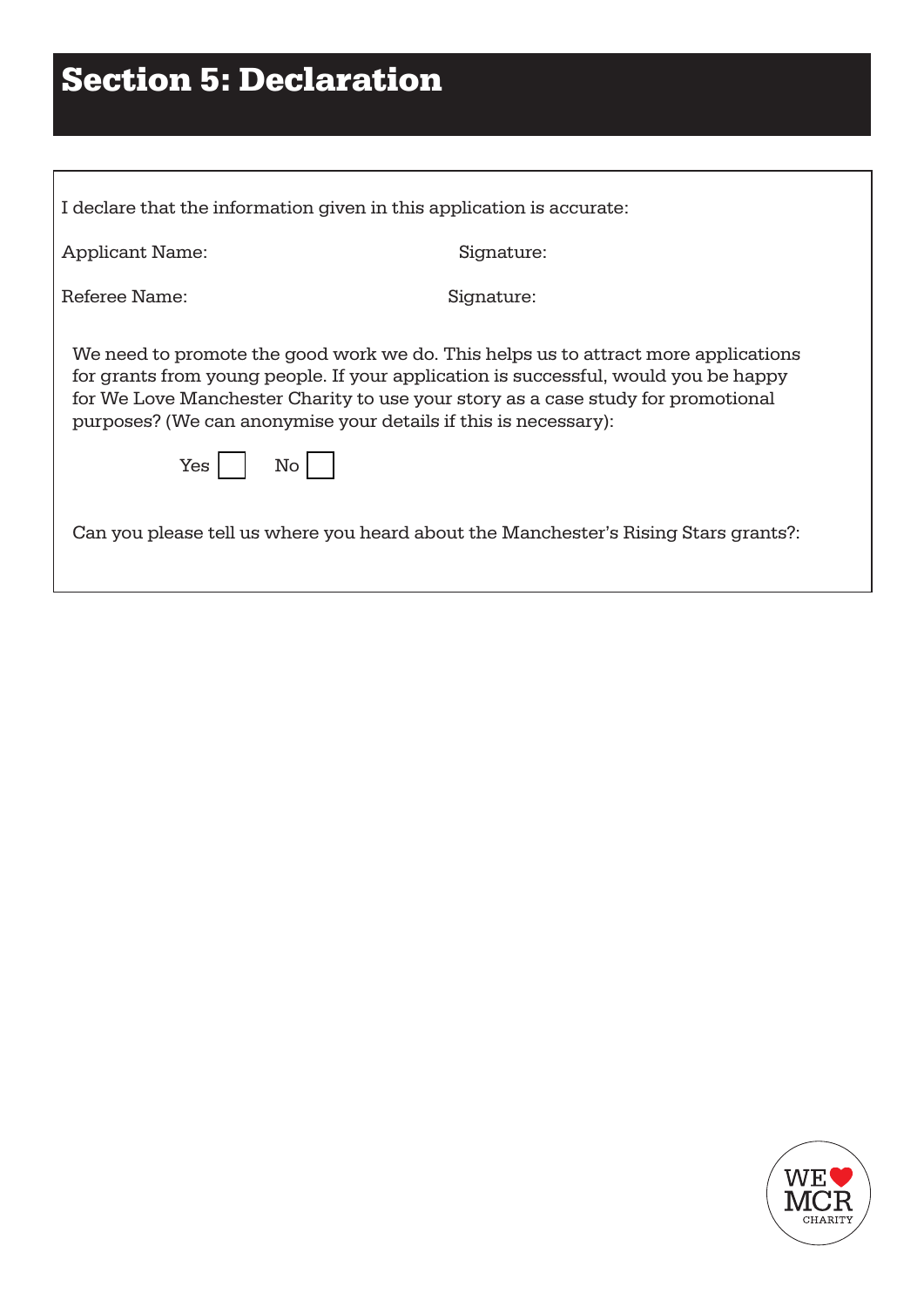### Equality Monitoring Form

We try to be as inclusive. We need to understand the background of applicants to make sure we succeed in this, so we would like to ask you some questions about you.

These questions are optional, you do not have to answer, and they will not impact on your application in any way. All responses will remain confidential. Thank you for your help.

| <b>Gender:</b>          | What is your gender?<br>Prefer not to say:<br>Female:<br>Male:<br>Other:                                                                                                                                                                                                                                                                                                                                                                     |
|-------------------------|----------------------------------------------------------------------------------------------------------------------------------------------------------------------------------------------------------------------------------------------------------------------------------------------------------------------------------------------------------------------------------------------------------------------------------------------|
| <b>Gender Identity:</b> | Do you identify with the gender you were assigned at birth?<br>(e.g. male or female)<br>Prefer not to say:<br>No:<br>Yes:                                                                                                                                                                                                                                                                                                                    |
| Age:                    | What is your age?                                                                                                                                                                                                                                                                                                                                                                                                                            |
| <b>Ethnic Origin:</b>   | I would describe my ethnic origin as:                                                                                                                                                                                                                                                                                                                                                                                                        |
|                         | Black / African / Caribbean or Black British<br>Caribbean<br>Somali<br>Other Black background (please specify)<br><b>Asian or Asian British</b><br>Bangladeshi<br>Chinese<br>Indian<br>Kashmiri<br>Middle Eastern<br>Pakistani<br>Vietnamese<br>Other Asian (Please specify)<br><b>White</b><br>White – English / Welsh / Scottish / Northern Irish / British<br>White - Irish<br>White $-$ Gypsy / Irish Traveller<br>Roma/Romani Traveller |
|                         | Other White (Please specify)<br><b>Mixed / Dual Heritage</b><br>White and Black Caribbean<br>White and Black African<br>White and Asian<br>Other Mixed Origin (Please specify) _______________<br>WE<br>CHARITY<br>Prefer not to say                                                                                                                                                                                                         |